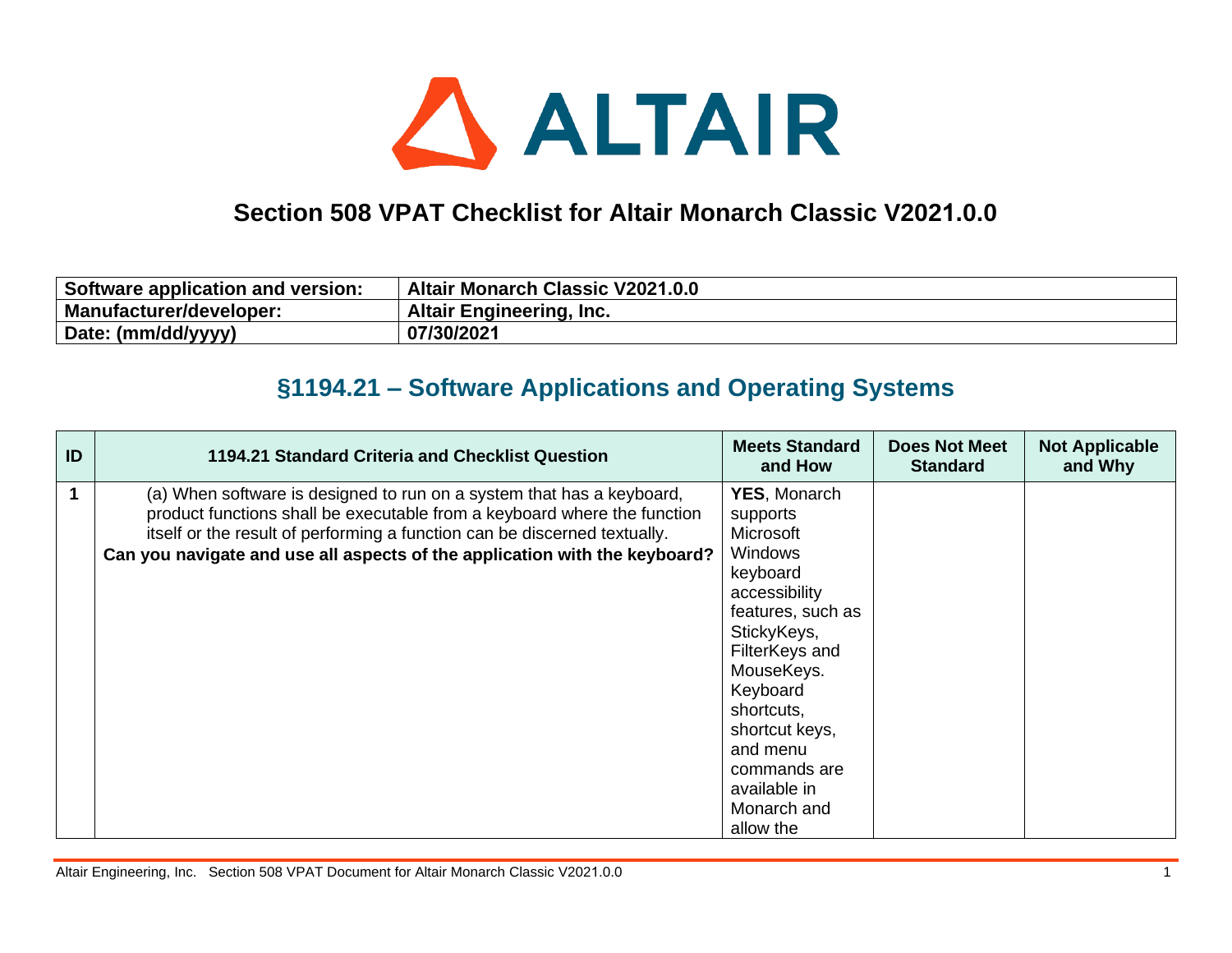| ID           | 1194.21 Standard Criteria and Checklist Question                                                                                                                                                                                                                                                                                                                                                                                                                                                                                                                                                                                                            | <b>Meets Standard</b><br>and How                                                                                                                                            | <b>Does Not Meet</b><br><b>Standard</b> | <b>Not Applicable</b><br>and Why |
|--------------|-------------------------------------------------------------------------------------------------------------------------------------------------------------------------------------------------------------------------------------------------------------------------------------------------------------------------------------------------------------------------------------------------------------------------------------------------------------------------------------------------------------------------------------------------------------------------------------------------------------------------------------------------------------|-----------------------------------------------------------------------------------------------------------------------------------------------------------------------------|-----------------------------------------|----------------------------------|
|              |                                                                                                                                                                                                                                                                                                                                                                                                                                                                                                                                                                                                                                                             | navigation and<br>use of all<br>aspects of the<br>product.<br>Online Help also<br>includes<br>reference guides<br>for keyboard<br>accessibility.                            |                                         |                                  |
| $\mathbf{2}$ | (b) Applications shall not disrupt or disable activated features of other<br>products that are identified as accessibility features, where those features<br>are developed and documented according to industry standards.<br>Applications also shall not disrupt or disable activated features of any<br>operating system that are identified as accessibility features where the<br>application programming interface for those accessibility features has been<br>documented by the manufacturer of the operating system and is available<br>to the product developer.<br>Are all of the accessibility options that were previously set still available? | <b>YES, Monarch</b><br>supports<br>Operating<br>system<br>accessibility<br>features, such as<br>High Contrast,<br>StickyKeys,<br>FilterKeys,<br>MouseKeys, and<br>Narrator. |                                         |                                  |
| $\mathbf{3}$ | (c) A well-defined on-screen indication of the current focus shall be<br>provided that moves among interactive interface elements as the input<br>focus changes. The focus shall be programmatically exposed so that<br>Assistive Technology can track focus and focus changes.<br>Is the focus well defined?                                                                                                                                                                                                                                                                                                                                               | YES, The focus<br>can be tracked<br>by Assistive<br>Technology.                                                                                                             |                                         |                                  |
| 4            | (d) Sufficient information about a user interface element including the<br>identity, operation and state of the element shall be available to Assistive<br>Technology. When an image represents a program element, the<br>information conveyed by the image must also be available in text.<br>Can the screen reader distinguish and read all controls such as checkboxes<br>menus and toolbars to the user?                                                                                                                                                                                                                                                | YES, a screen<br>reader can<br>distinguish and<br>read all controls<br>to the user.                                                                                         |                                         |                                  |
| 5            | (e) When bitmap images are used to identify controls, status indicators, or<br>other programmatic elements, the meaning assigned to those images shall<br>be consistent throughout an application's performance.<br>Do individual icons mean the same thing throughout the application?                                                                                                                                                                                                                                                                                                                                                                     | YES, icon<br>meaning is<br>consistent<br>throughout the                                                                                                                     |                                         |                                  |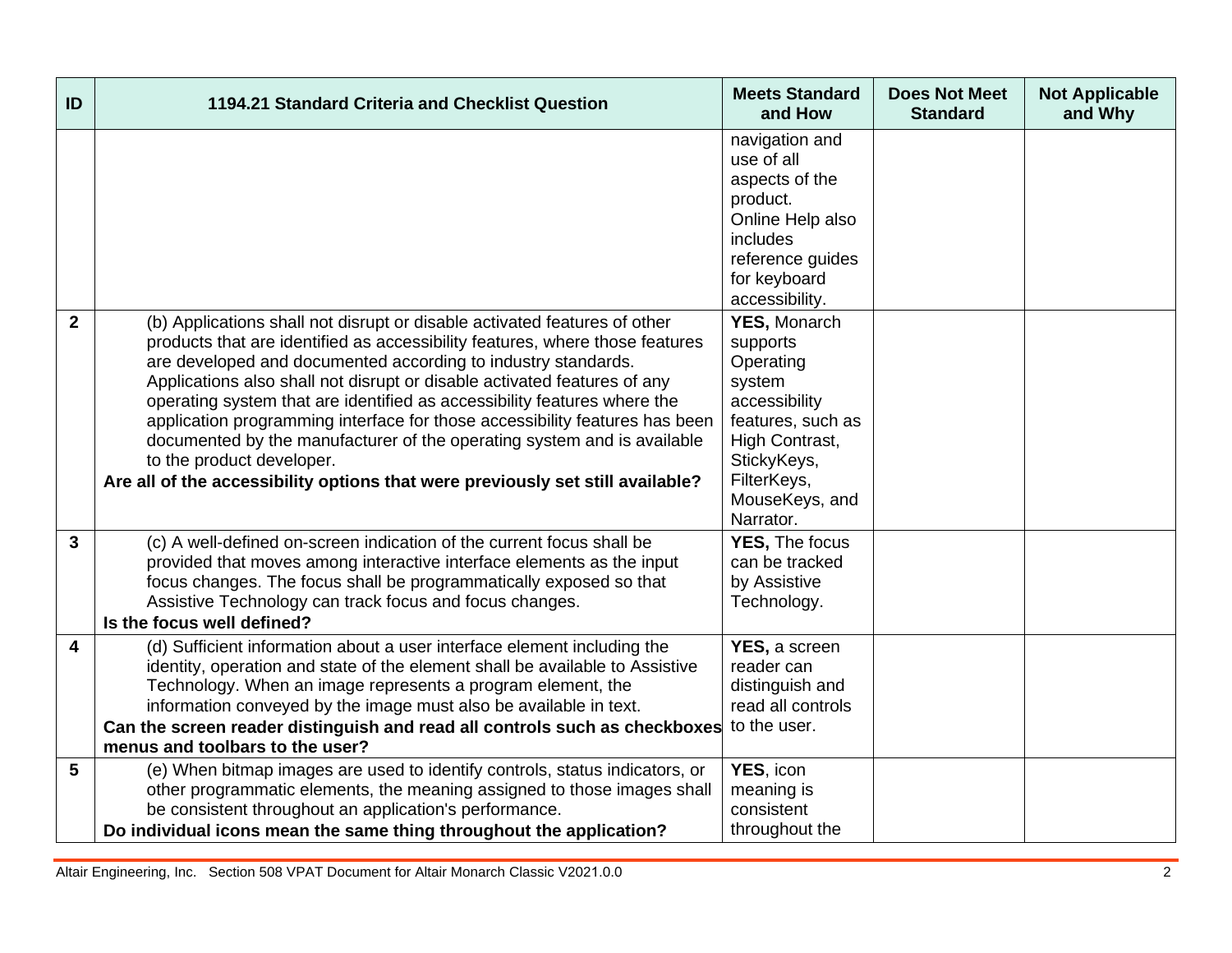| ID             | 1194.21 Standard Criteria and Checklist Question                                                                                                                                                                                                                                                              | <b>Meets Standard</b><br>and How                                                                                                        | <b>Does Not Meet</b><br><b>Standard</b> | <b>Not Applicable</b><br>and Why |
|----------------|---------------------------------------------------------------------------------------------------------------------------------------------------------------------------------------------------------------------------------------------------------------------------------------------------------------|-----------------------------------------------------------------------------------------------------------------------------------------|-----------------------------------------|----------------------------------|
|                |                                                                                                                                                                                                                                                                                                               | application; in<br>addition, as<br>above, text-<br>based tooltips<br>are available<br>where images<br>exist and are<br>also consistent. |                                         |                                  |
| 6              | (f) Textual information shall be provided through operating system<br>functions for displaying text. The minimum information that shall be made<br>available is text content, text input caret location, and text attributes.<br>Is all text presented in the application readable by assistive technologies? | <b>YES, All text is</b><br>readable by<br>assistive<br>technologies.                                                                    |                                         |                                  |
| $\overline{7}$ | (g) Applications shall not override user selected contrast and color<br>selections and other individual display attributes.<br>Does the software not override the users color and contrast settings?                                                                                                          | YES, User<br>selected contrast<br>and color<br>selections in<br>Windows are not<br>overridden by<br>the application.                    |                                         |                                  |
| 8              | (h) When animation is displayed, the information shall be displayable in at<br>least one non-animated presentation mode at the option of the user.<br>If animated objects exist, does the information conveyed by the animated<br>object exist in another method?                                             | YES, the<br>animation when<br>performing<br><b>Report Verify is</b><br>used in<br>conjunction with<br>textual<br>information.           |                                         |                                  |
| 9              | (i) Color coding shall not be used as the only means of conveying<br>information, indicating an action, prompting a response, or distinguishing a<br>visual element.<br>If color is used to convey information, is the information displayed in<br>another method?                                            | YES, Color<br>coding is used in<br>conjunction with<br>textual<br>information. Only<br>color settings in<br>summary<br>formatting and   |                                         |                                  |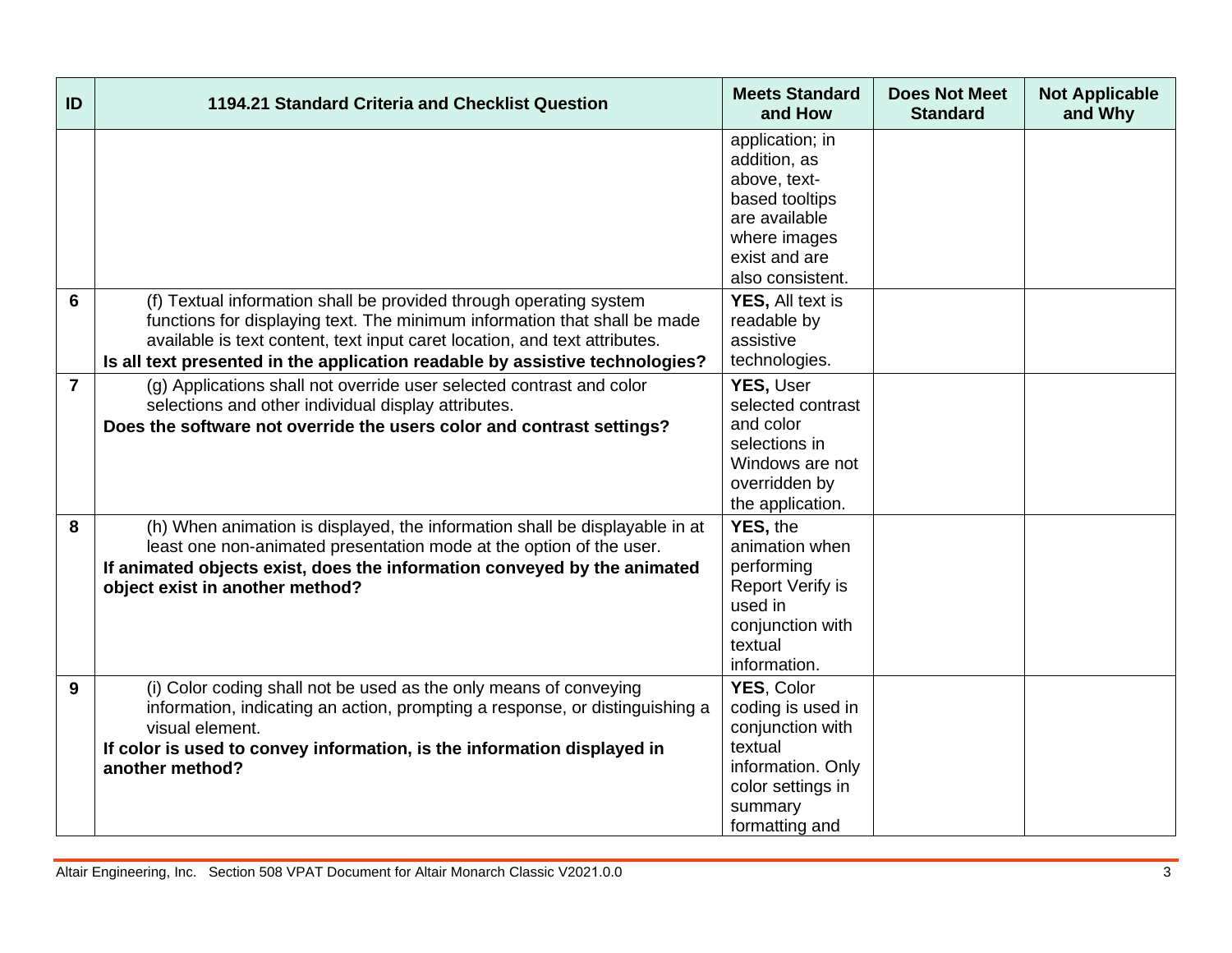| ID | 1194.21 Standard Criteria and Checklist Question                                                                                                                                                                                                                                                                          | <b>Meets Standard</b><br>and How                                                                                   | <b>Does Not Meet</b><br><b>Standard</b> | <b>Not Applicable</b><br>and Why                                                |
|----|---------------------------------------------------------------------------------------------------------------------------------------------------------------------------------------------------------------------------------------------------------------------------------------------------------------------------|--------------------------------------------------------------------------------------------------------------------|-----------------------------------------|---------------------------------------------------------------------------------|
|    |                                                                                                                                                                                                                                                                                                                           | exception<br>reporting apply.<br>In exception<br>reporting, the<br>colors are<br>accompanied by<br>numeric values. |                                         |                                                                                 |
| 10 | (j) When a product permits a user to adjust color and contrast settings, a<br>variety of color selections capable of producing a range of contrast levels<br>shall be provided.<br>If users can adjust color and contrast settings, is a variety of color and<br>contrast settings available to choose from?              | YES, the<br><b>Windows True</b><br>Color palette is<br>available.                                                  |                                         |                                                                                 |
| 11 | (k) Software shall not use flashing or blinking text, objects, or other<br>elements having a flash or blink frequency greater than 2 Hz and lower<br>than 55 Hz.<br>If any flashing or blinking objects exist, are the frequencies less than 2 Hz<br>and greater than 55Hz?                                               | YES, blinking<br>objects are<br>greater than 2<br>Hz and lower<br>than 55 Hz.                                      |                                         |                                                                                 |
| 12 | (I) When electronic forms are used, the form shall allow people using<br>Assistive Technology to access the information, field elements, and<br>functionality required for completion and submission of the form, including<br>all directions and cues.<br>Can you navigate and follow links and forms with the keyboard? |                                                                                                                    |                                         | <b>NOT</b><br><b>APPLICABLE</b><br>Monarch does not<br>use electronic<br>forms. |
| 13 | Can the electronic forms be used with assistive technologies?                                                                                                                                                                                                                                                             |                                                                                                                    |                                         | <b>NOT</b><br><b>APPLICABLE</b><br>Monarch does not<br>use electronic<br>forms. |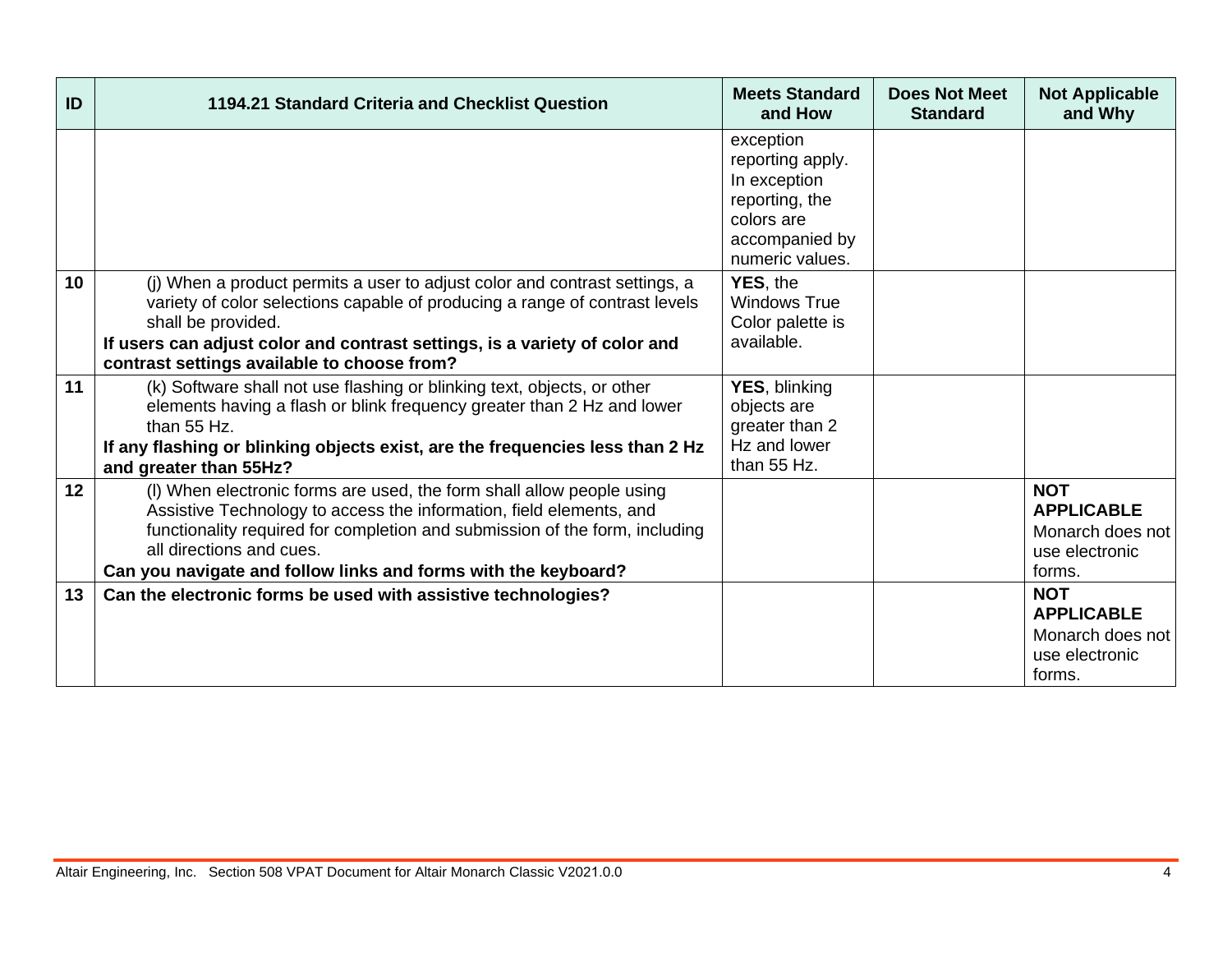## **§1194.31 – Functional Performance Criteria**

| ID           | 1194.31 Standard Criteria and Checklist Question                                                                                                                                                                                                                                                                                                                                           | <b>Meets Standard</b><br>and How                                                                                                                      | <b>Does Not Meet</b><br><b>Standard</b> | <b>Not Applicable</b><br>and Why |
|--------------|--------------------------------------------------------------------------------------------------------------------------------------------------------------------------------------------------------------------------------------------------------------------------------------------------------------------------------------------------------------------------------------------|-------------------------------------------------------------------------------------------------------------------------------------------------------|-----------------------------------------|----------------------------------|
| 1            | (a) At least one mode of operation and information retrieval that does not<br>require user vision shall be provided, or support for Assistive Technology<br>used by people who are blind or visually impaired shall be provided.<br>Can the software be used by blind or visually impaired users?                                                                                          | <b>YES, Screen</b><br>Readers are<br>supported and<br>Operating<br><b>System features</b><br>such as High<br><b>Contrast themes</b><br>are respected. |                                         |                                  |
| $\mathbf{2}$ | (b) At least one mode of operation and information retrieval that does not<br>require visual acuity greater than 20/70 shall be provided in audio and<br>enlarged print output working together or independently, or support for<br>Assistive Technology used by people who are visually impaired shall be<br>provided.<br>Can the software be used with users with reduced visual acuity? | <b>YES, Screen</b><br>Readers are<br>supported and<br>Operating<br><b>System features</b><br>such as High<br>Contrast themes<br>are respected.        |                                         |                                  |
| $\mathbf{3}$ | (c) At least one mode of operation and information retrieval that does not<br>require user hearing shall be provided, or support for Assistive Technology<br>used by people who are deaf or hard of hearing shall be provided<br>Can the software be used by deaf or hard of hearing users?                                                                                                | <b>YES, Monarch</b><br>does not use<br>audio cues.                                                                                                    |                                         |                                  |
| 4            | (d) Where audio information is important for the use of a product, at least<br>one mode of operation and information retrieval shall be provided in an<br>enhanced auditory fashion, or support for assistive hearing devices shall<br>be provided.<br>Can the software be used by deaf or hard of hearing users?                                                                          | <b>YES, Monarch</b><br>does not use<br>audio cues.                                                                                                    |                                         |                                  |
| 5            | (e) At least one mode of operation and information retrieval that does not                                                                                                                                                                                                                                                                                                                 | <b>YES, Monarch</b>                                                                                                                                   |                                         |                                  |
|              | require user speech shall be provided, or support for Assistive Technology<br>used by people with disabilities shall be provided.                                                                                                                                                                                                                                                          | does not require<br>speech input                                                                                                                      |                                         |                                  |
|              | Can the software be used by users with impaired speech?                                                                                                                                                                                                                                                                                                                                    |                                                                                                                                                       |                                         |                                  |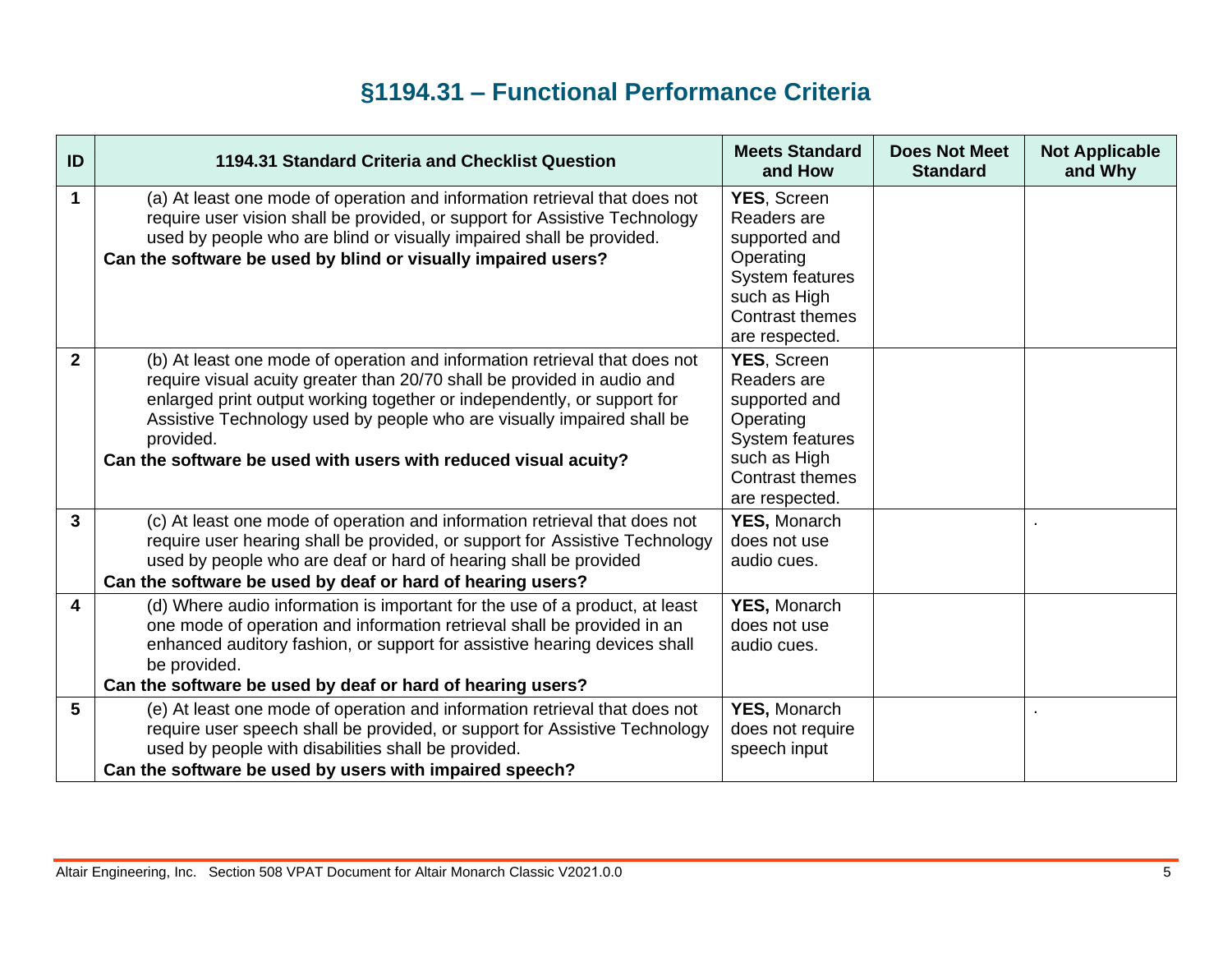| ID | 1194.31 Standard Criteria and Checklist Question                                                                                                                                                                                                                                       | <b>Meets Standard</b><br>and How                                                                                                                                                                  | <b>Does Not Meet</b><br><b>Standard</b> | <b>Not Applicable</b><br>and Why |
|----|----------------------------------------------------------------------------------------------------------------------------------------------------------------------------------------------------------------------------------------------------------------------------------------|---------------------------------------------------------------------------------------------------------------------------------------------------------------------------------------------------|-----------------------------------------|----------------------------------|
| 6  | (f) At least one mode of operation and information retrieval that does not<br>require fine motor control or simultaneous actions and that is operable with<br>limited reach and strength shall be provided.<br>Can the software be used by users with fine motor control difficulties? | <b>YES, Monarch</b><br>supports<br>Windows<br>operating system<br>tools such as<br>StickyKeys and<br>FilterKeys as well<br>as other<br><b>Windows</b><br>compatible<br>Assistive<br>Technologies. |                                         |                                  |

## **§1194.41 – Information, Documentation, and Support**

| ID | 1194.41 Standard Criteria and Checklist Questions                                                                                              | <b>Meets Standard</b><br>and How                                                                                                                                                                                                                                         | <b>Does Not Meet</b><br><b>Standard</b> | <b>Not Applicable</b><br>and Why |
|----|------------------------------------------------------------------------------------------------------------------------------------------------|--------------------------------------------------------------------------------------------------------------------------------------------------------------------------------------------------------------------------------------------------------------------------|-----------------------------------------|----------------------------------|
|    | (a) Product support documentation provided to end-users shall be made<br>available in alternate formats upon request, at no additional charge. | <b>YES, The online</b><br>help is provided<br>as Microsoft<br>HTML Help and<br>other<br>documentation is<br>provided in<br>Adobe PDF<br>format.<br>Both formats<br>have rich built-in<br>accessibility<br>support.<br>We can provide<br>a conversion of<br>the HTML Help |                                         |                                  |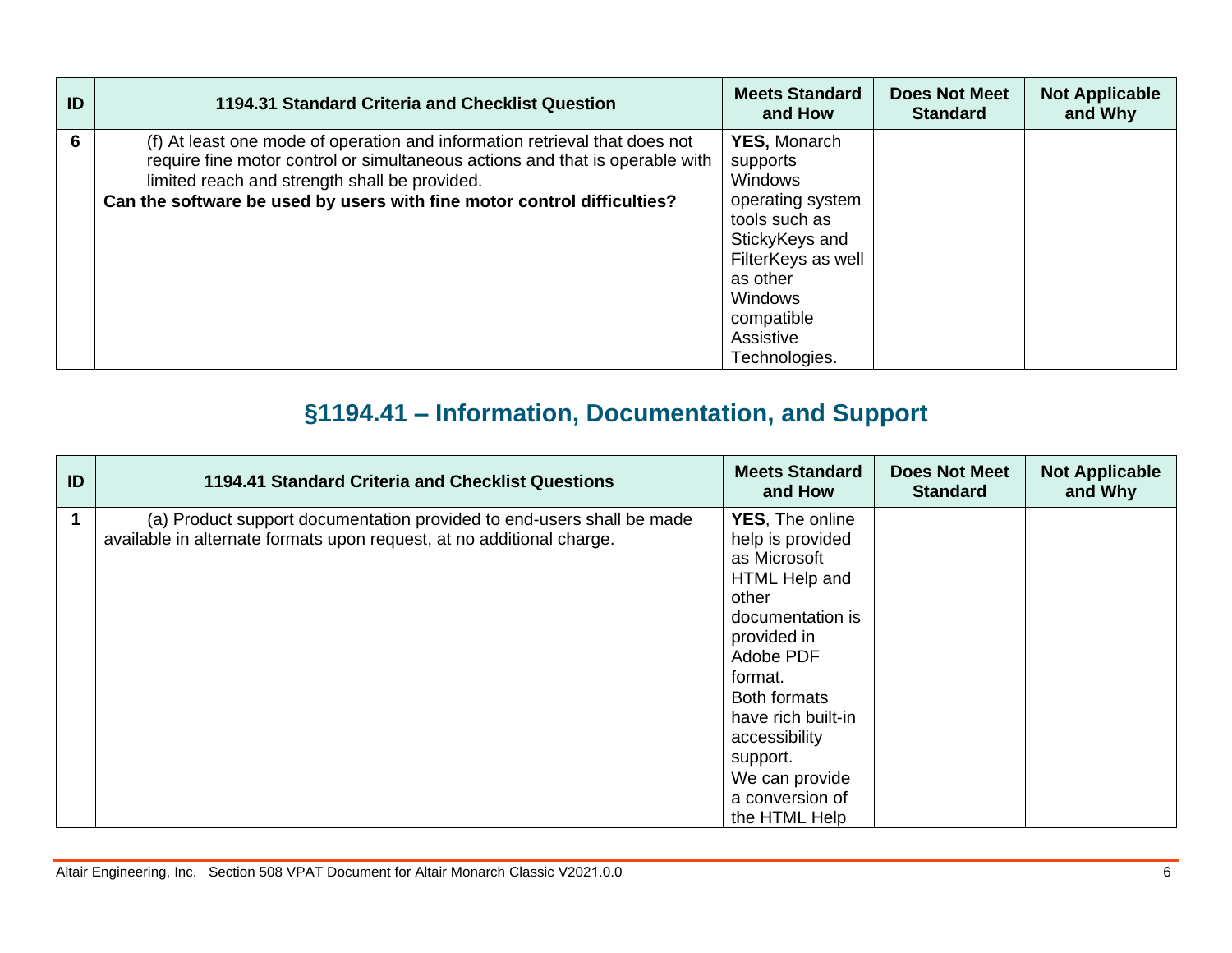| ID             | 1194.41 Standard Criteria and Checklist Questions                                                                                                                                                   | <b>Meets Standard</b><br>and How                                                                                                                                                                                                                                                                                                                                                                                                                          | <b>Does Not Meet</b><br><b>Standard</b> | <b>Not Applicable</b><br>and Why |
|----------------|-----------------------------------------------------------------------------------------------------------------------------------------------------------------------------------------------------|-----------------------------------------------------------------------------------------------------------------------------------------------------------------------------------------------------------------------------------------------------------------------------------------------------------------------------------------------------------------------------------------------------------------------------------------------------------|-----------------------------------------|----------------------------------|
|                |                                                                                                                                                                                                     | online<br>documentation<br>to Adobe PDF if<br>it is more suited<br>to the Assistive<br>Technologies                                                                                                                                                                                                                                                                                                                                                       |                                         |                                  |
| $\overline{2}$ | (b) End-users shall have access to a description of the accessibility and<br>compatibility features of products in alternate formats or alternate methods<br>upon request, at no additional charge. | being used.<br>YES, The online<br>help (Microsoft<br><b>HTML Help</b><br>format) includes<br>reference guides<br>for keyboard<br>accessibility and<br>can be<br>converted to<br>Adobe PDF<br>format on<br>request, if it is<br>more suited to<br>the Assistive<br>Technologies<br>being used.<br>This VPAT<br>document is<br>available from<br>Altair in Adobe<br>PDF format and<br>can also be<br>provided in<br>Microsoft Word<br>format on<br>request. |                                         |                                  |
| $\mathbf{3}$   | (c) Support services for products shall accommodate the communication<br>needs of end-users with disabilities.                                                                                      | YES, support<br>services may be                                                                                                                                                                                                                                                                                                                                                                                                                           |                                         |                                  |